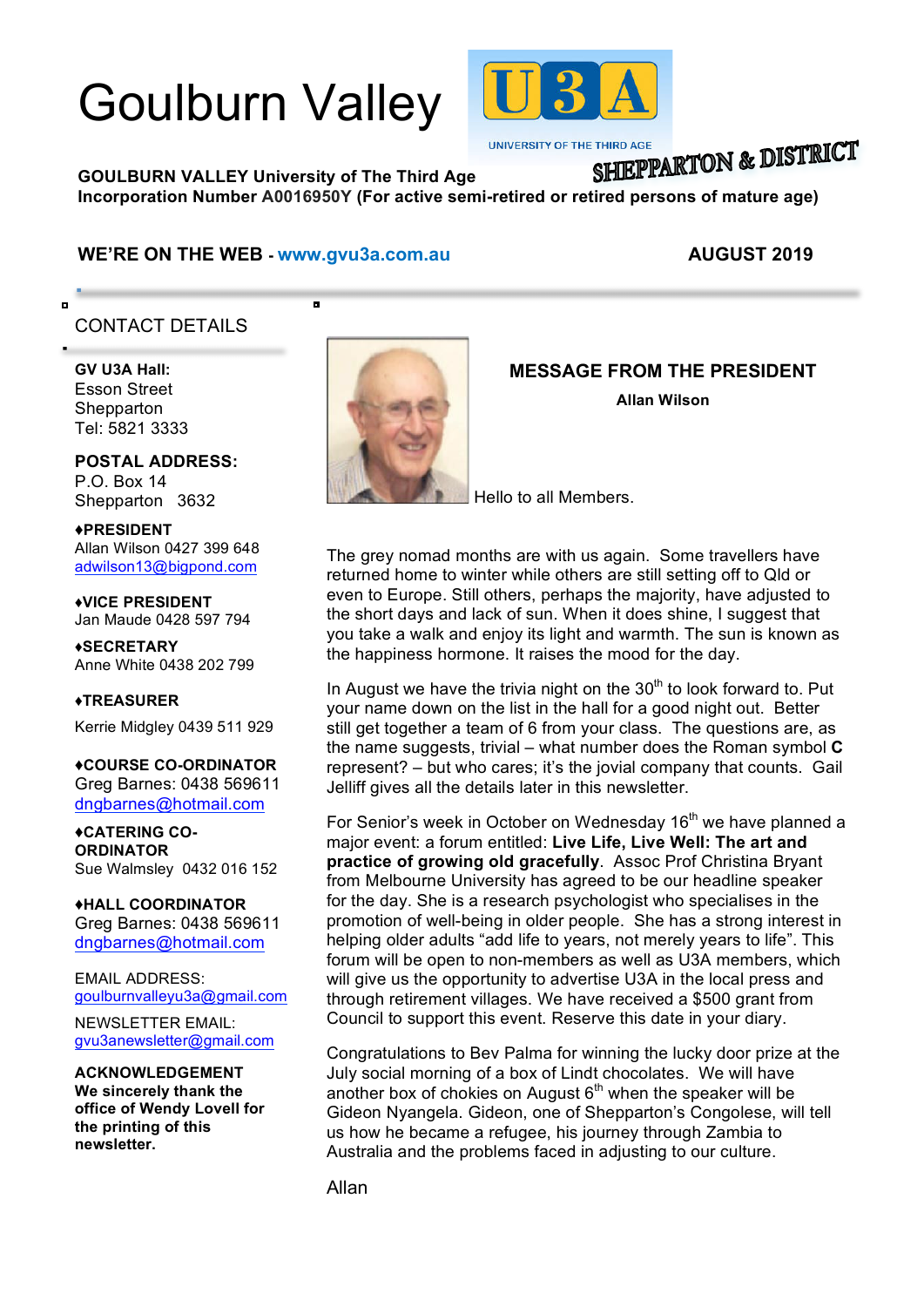# **HURRY! HURRY!**

Last chance to buy a copy of the print GVU3A 30 Year History Book at \$20. Contact Allan Wilson with your name and payment of \$20. Offer closes on Tuesday August 6th.

#### **CREATIVE ARTS**

Have you ever wondered what 3D Printing was all about? Denys, a local retired engineer, will be demonstrating to our group how he uses his 3D Printer. Our group wishes to extend an invitation to all members who would also be interested in hearing/seeing Denys' demonstration. When? 1:00pm, Tuesday  $20<sup>th</sup>$  of August. No cost involved. Love to see you there.

Sonja

# **UKULELE TRIAL CLASS**

A few keen GVU3A members are going to run a weekly Ukulele trial class starting on Monday the 29th of July and ending on Monday the 2nd of September from 12.15 to 1.15 pm. At these classes you will learn what ukulele to buy should you need one, you will learn a few chords (you can get more than 50 different songs by knowing three chords), learn different rhythms and learn how to act cool from a couple of cats that can play guitar. If you would like to be part of this just rock along on Monday the 29th of July at 12.15.

Greg Barnes

#### **INDUSTRY TOUR**

The next visit will be to "Trevaskis Engineering" in Tatura on Thursday 12th September at 10.30 am. Details will be in the September N/L and I will speak at the August and September coffee mornings. Please put the date in your diary and WATCH THIS SPACE!

John Hetherington. mrjfh@me.com 0419 319 339

#### **SCIENCE MATTERS**

Monday August 5<sup>th</sup> at 1.30: Chemistry in the Market Place with Nigel Liggins. Nigel will continue his series of talks with an emphasis on **CHEMICALS** in the **LAUNDRY**.

**Monday August 19th** at 1.30: Our STEM class will be on **MEMORY**. Dr Harry Lea has a special interest in this topic and will take us through four aspects of memory. What is our memory designed for? (Not names and numbers!). How does it work? How can we improve it? And some aspects of the medical side of memory.



Contact Allan Wilson 5822 1474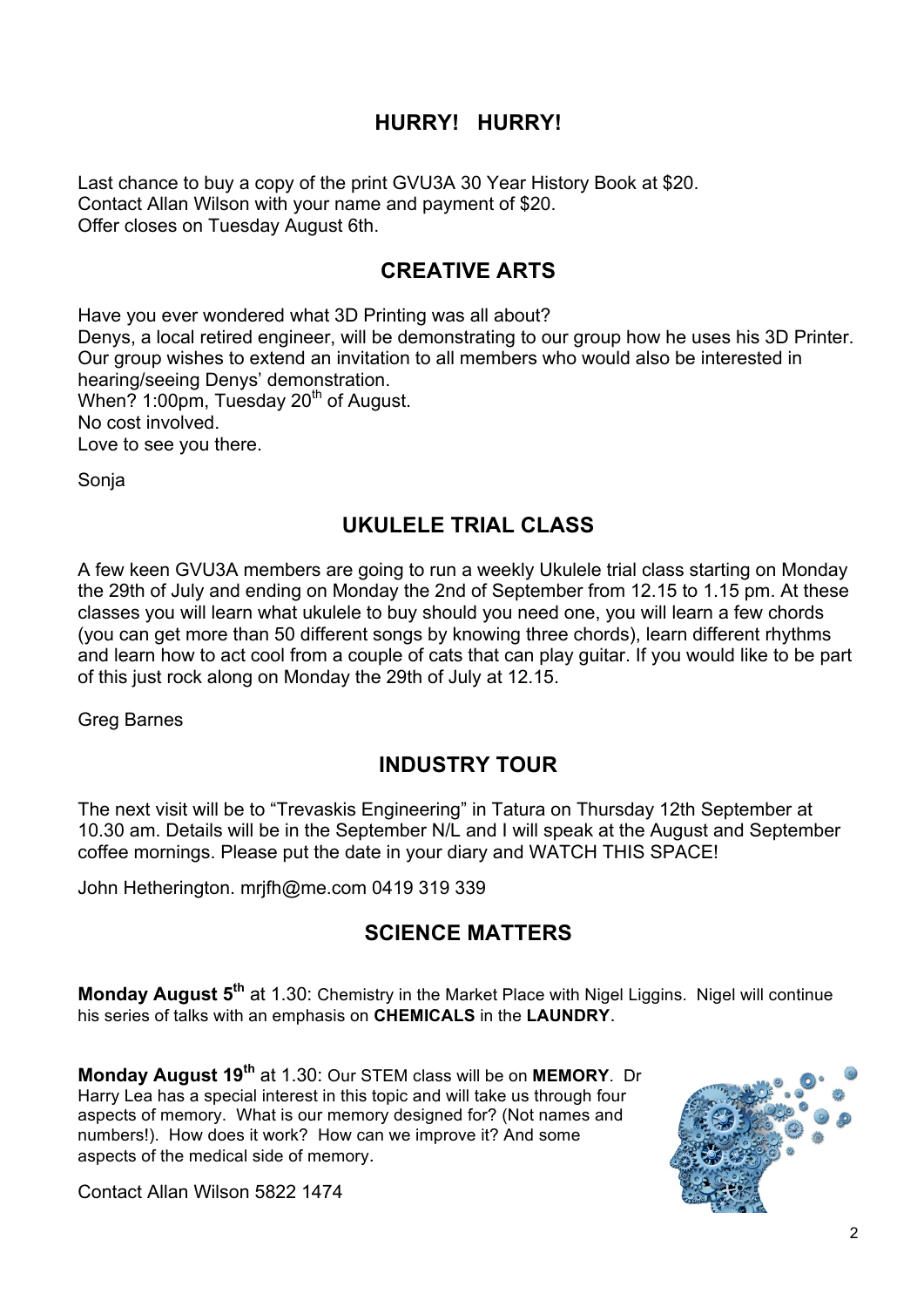# **HISTORICAL STUDIES**

#### **MONDAY AUGUST 12**, **10am** U3A Hall

Greg Barnes will continue his maritime history by discussing the explorers Vasco De Gama, Ferdinand Magellan. Hernan Cortes & James Cook All Welcome John Dainton ph. 5821 3881 or mob. 0417 549 502

## **NATURAL RESOURCES & REGIONAL DEVELOPMENT**

#### **FRIDAY AUGUST 2**, 10am U3A Hall

**GUEST SPEAKER**; Rod Schubert, Chair, Shepparton Foodshare

**SUBJECT**; Rod will explain how Shepparton Foodshare volunteers have delivered over 2 and a half million kilograms of food to over 100 services in the past 7 years that would have ended up as landfill.

#### **FRIDAY AUGUST 9, 10am** U3A Hall

**GUEST SPEAKER**; Prof. Tim Reeves, Professor in Residence Dookie Campus University of Melbourne.

**SUBJECT**; "Weather, water and climate – are all challenges to sustainable agriculture." All Welcome.

John Dainton ph. 5821 3881 or mob. 0417 549 502

### **OPERA APPRECIATION**

The next production is Dialogues des Carmelites by Francis Poulenc. It will be on Sunday August 4 at Wangaratta. A product of the 1950's it involves nuns, martyrs, the French Revolution and the guillotine. Sounds like fun!

Ring Madeline on 0417580025 if you are interested in being put on my mailing list.

#### **BIRD WATCHING**



The August 21 outing will be a full day so you need to bring lunch and a chair. This is a joint outing with the Benalla U3A bird watching group with the venue being Reef Hills State Park. The Park is 3 kms out of Benalla.

Please contact Don Roberts 58252404 0448889224 or Marg Clarke 0429350875 Photos from this month's bird watching at Cussen's Park



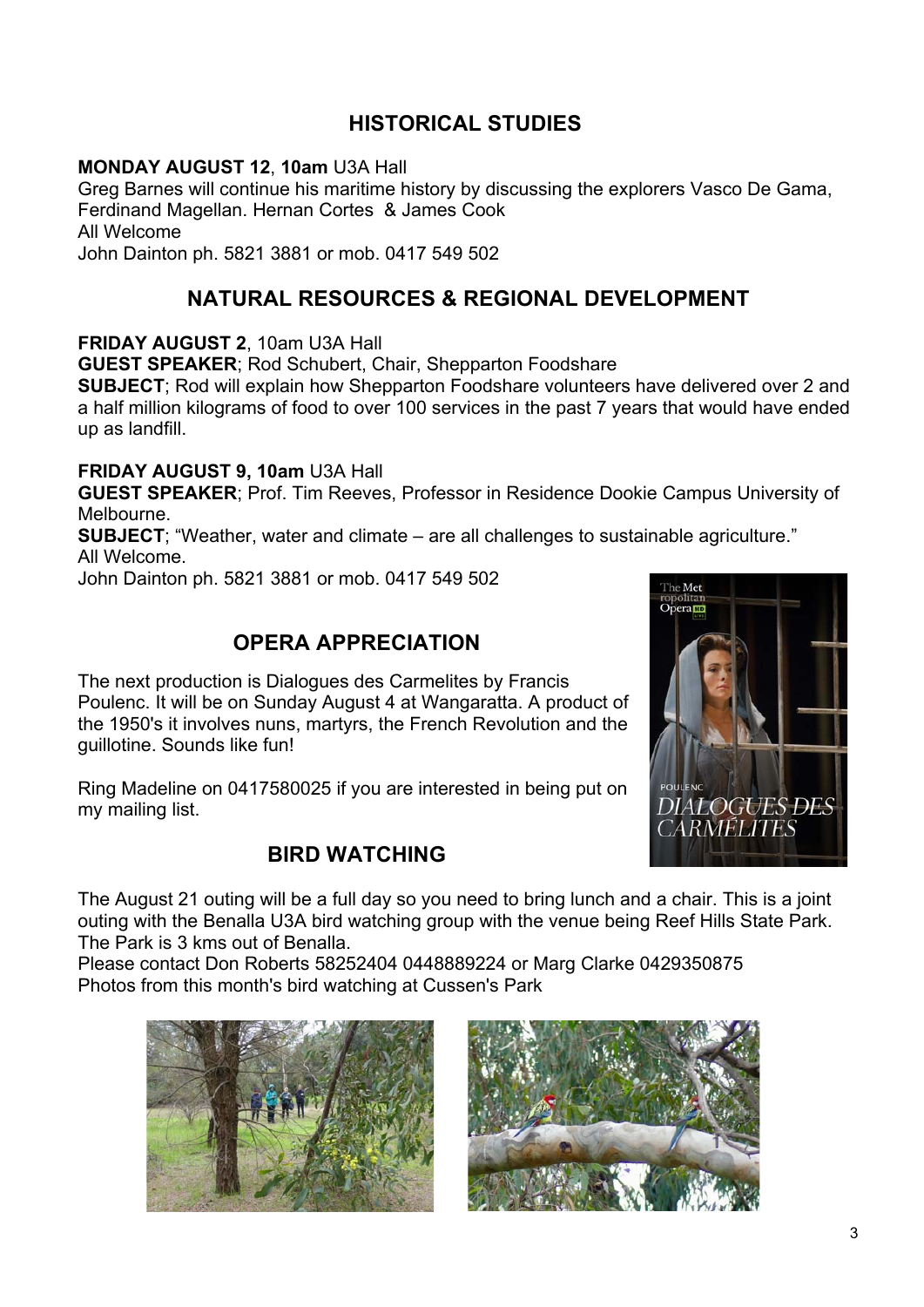# **SOCRATES CAFÉ**

Thee question - "If you were given the ability to reform how your country's leaders were chosen, what would you change" - will be discussed at Socrates Cafe on Monday, July 22. Monday's 10:00 am session will see the discussion led/initiated by the course leader, Robert McLean.

Special thanks to John Hetherington is stepped in a short notice to lead last month's discussion. Thanks John and I understand the conversation was vigorous and most worthwhile.

Questions about Socrates Cafe can be directed to Robert McLean at email: r.mclean7@icloud.com or phone: 0400 502 199.

#### **FILM CLUB**

FILM CLUB is cancelled due to lack of interest and difficulties with the showing of movies using the U3A technology, the lack of comfort of the seats and venue. If any of you are interested in movies being shown I could try to get the theatre at TAFE back again and there are so many movies available at the Library we are allowed to show without charge as well. We would be very comfortable at TAFE theatre and could go back to 10am Friday showings with option of lunch together afterwards as we used to. If you would like this please contact Greg Barnes who will let me know what you decide and I will endeavour to implement it.

Greg Barnes : see contact details in Newsletter. Janiene 0409 337 520

#### **Q3A QUIZ GROUP**

Our next meeting will be Monday 19th August, 10am -12 noon. We are a very friendly group and new members are always welcome. We cover a wide range of general knowledge and special interests, with several quizmasters each session. Come along for some cerebral exercise, and you're sure to enjoy a few laughs as well.

Susan McCarten 0437215130

#### **GARDEN GROUP**

Along with one teacher and seven VCAL students at Wanganui Secondary College members have been working on the vegetable garden, and a hydroponics shed. The transformation of a neglected garden to six garden beds, full of vegetables and strawberries, has been worthwhile. At the U3A hall gardens you will see some new developments in the back yard, the new plants are Pandorea jasminoides, a climber for the back fence and three standard roses, long stemmed and long flowering varieties. Their names are Gold Bunny, Queen Elizabeth and Hommage Barbara.

We might have a vase full of colourful roses to brighten our Christmas lunch, we will see. Jan Vibert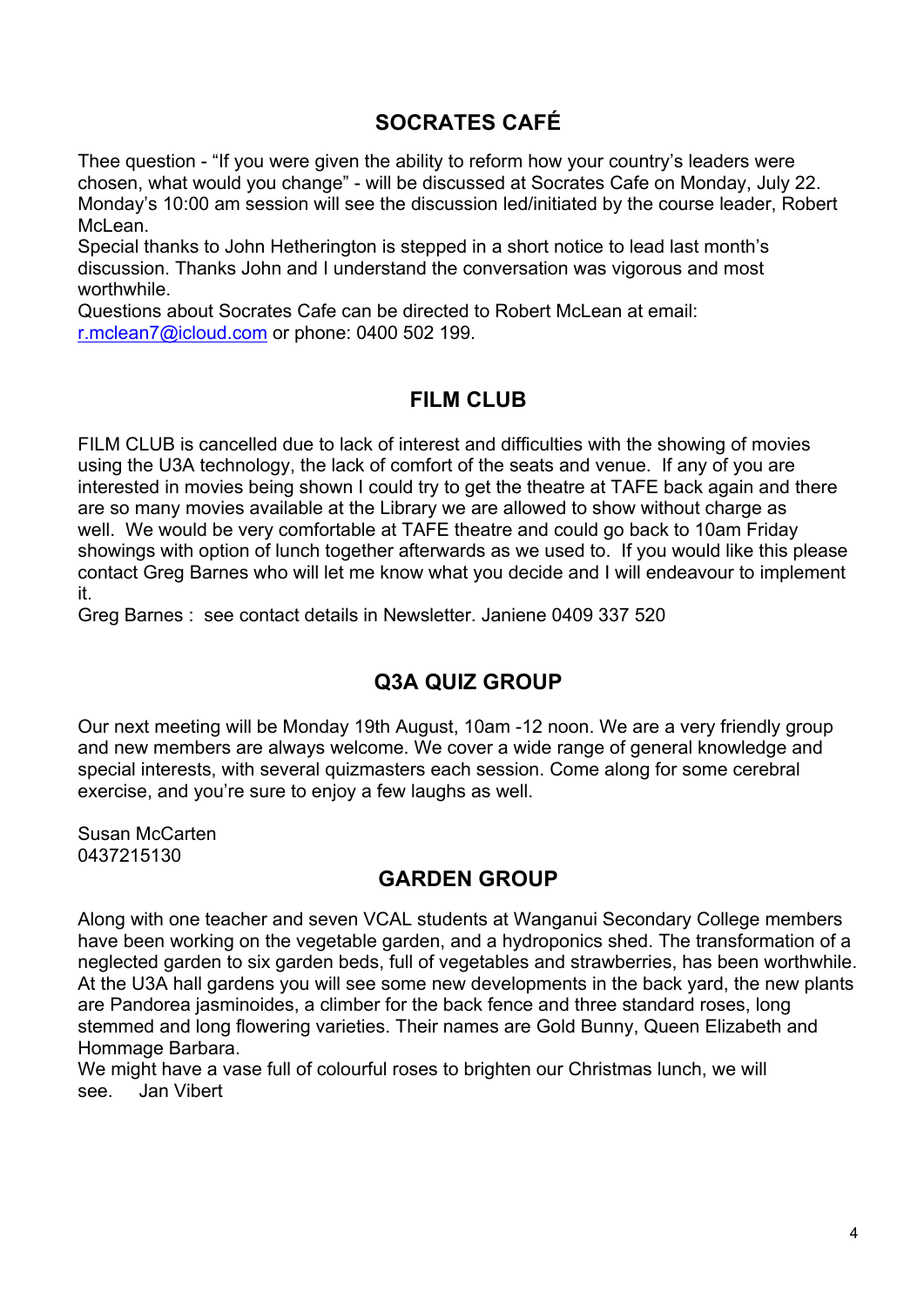#### **WALK AND TALK**

On Wednesday August 14, our walk will be led by Marg Clarke to Euroa. After stopping for our morning tea at the park in Euroa, we will go out to the car park at the foot of Balmattum Hill and walk to the top. We will carry our lunch, so we can eat at the rotunda part way down the hill. Please meet at U3A at 8.45am for a 9am start in shared transport. Bring your own morning tea and lunch, and water to carry. A degree of fitness is required for this walk and good footwear is necessary and a hiking stick could be useful. As usual, wear clothes/hats suitable for the



conditions of the day. New members will be welcome.

We had good weather for our walk along Honeysuckle Creek at Violet Town in July. Then we visited the memorials and sites of the Southern Aurora train crash which occurred in Violet Town 50 years ago. Marg Clarke's photo from the day.

Christine Wilson 58221474 0428 399 648

#### **WRITING4PLEASURE**

At our June meeting, members read out an interesting and varied collection of stories/poems, they had written.

We meet at **1.00 to 3.30 p.m**.

On the **THIRD THURSDAY** of each month,

#### **Venue** - **Shepparton Library meeting room**.

To be advised - whether a small cost of \$2.00 will still continue

Each month a different member of our group, provides **two topics** for us to write approximately **500** words.

#### **Topics for August - CROSSING PATHS**

#### **- GRIT AND DETERMINATION**

#### **Word for AUGUST - INCORRIGIBLE**

**QUOTE for the month:** *- "My own experience is that once a story has been written, one has to cross out the beginning and the end. It is here that we authors do most of our lying" ANTON CHEKHOV.*

**CONTACT:** Lyn Austin. **Phone** - **0468 312 602**